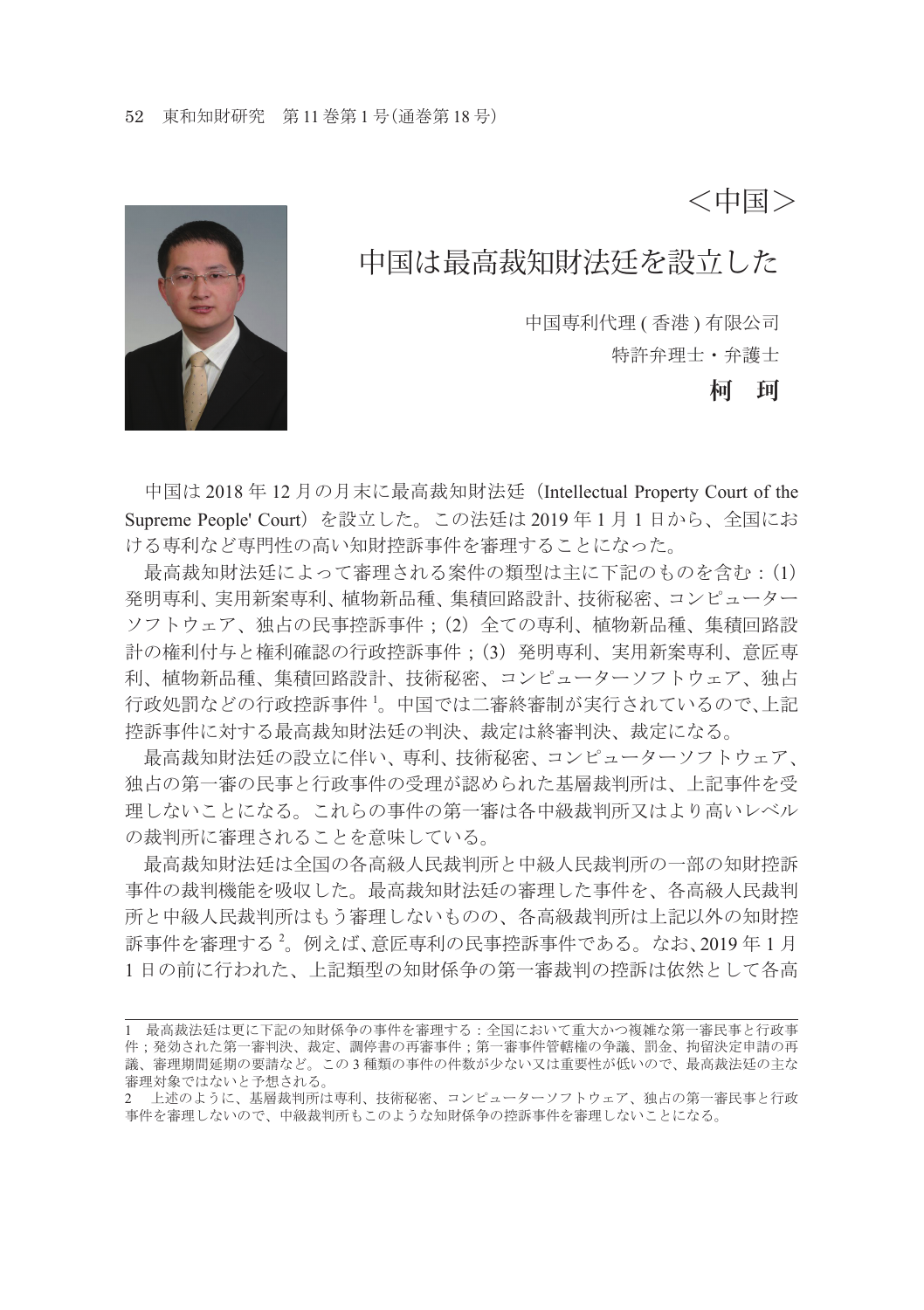級裁判所又は中級裁判所に審理され、基層裁判所が 2019 年 1 月 1 日までに審理 終了していない案件の控訴は依然としてその上の裁判所に審理される。

もとの最高裁知財裁判庭 (IP Tribunal of the Supreme People's Court) の機能は最高 裁知財法廷の設置によって変わることはなく、依然として全国における様々な知 財再審事件を審理する。

 全国人民代表大会は 30 名近くの最高裁知財法廷裁判官を任命した。これらの 裁判官は主に最高裁と全国の各級裁判所から選抜した知財裁判経験が豊富な裁判 官であり、そのうち 3 名の裁判官が元特許庁審査官であった。最初に任命された 最高裁知財法廷裁判官は何れも院生以上の学歴をもち、そのうち半分が博士であ り、1/3 が理系バックグランドを有し、1/3 が海外留学の経験をもち、平均年齢 が 42 歳であり、知財裁判に従事する平均年数が 12 年間以上である。また、最高 裁知財法廷は最近、社会からも裁判官を募集している。

 国家レベルの知財控訴審理メカニズムの確立は、近年来、中国が知財専門化裁 判システムを継続的に構築する更なる重大な措置である。最高裁知財法廷の設立 に伴い、専利など専門性が高い知財控訴事件は統一された専門的な裁判機関に よって審理されることになり、裁判基準の統一に役立つものと期待されている。 そして、民事控訴事件と行政控訴事件は同じ裁判所によって審理されることは、 裁判効率の向上につながり、ある程度で現行体制の民事、行政を分割して審理す る「ダブルトラック制度」に起因する長い裁判周期という課題を緩和できる。な お、最高裁知財法廷は最高裁の裁判機関として、司法政策を指導と確立し、司法 解釈を起案する職能を有し、裁判に最高裁の司法理念を直接に反映させることが できるので、最高裁の司法政策を徹底させ、全国の知財裁判の実務を指導するこ とが期待されている。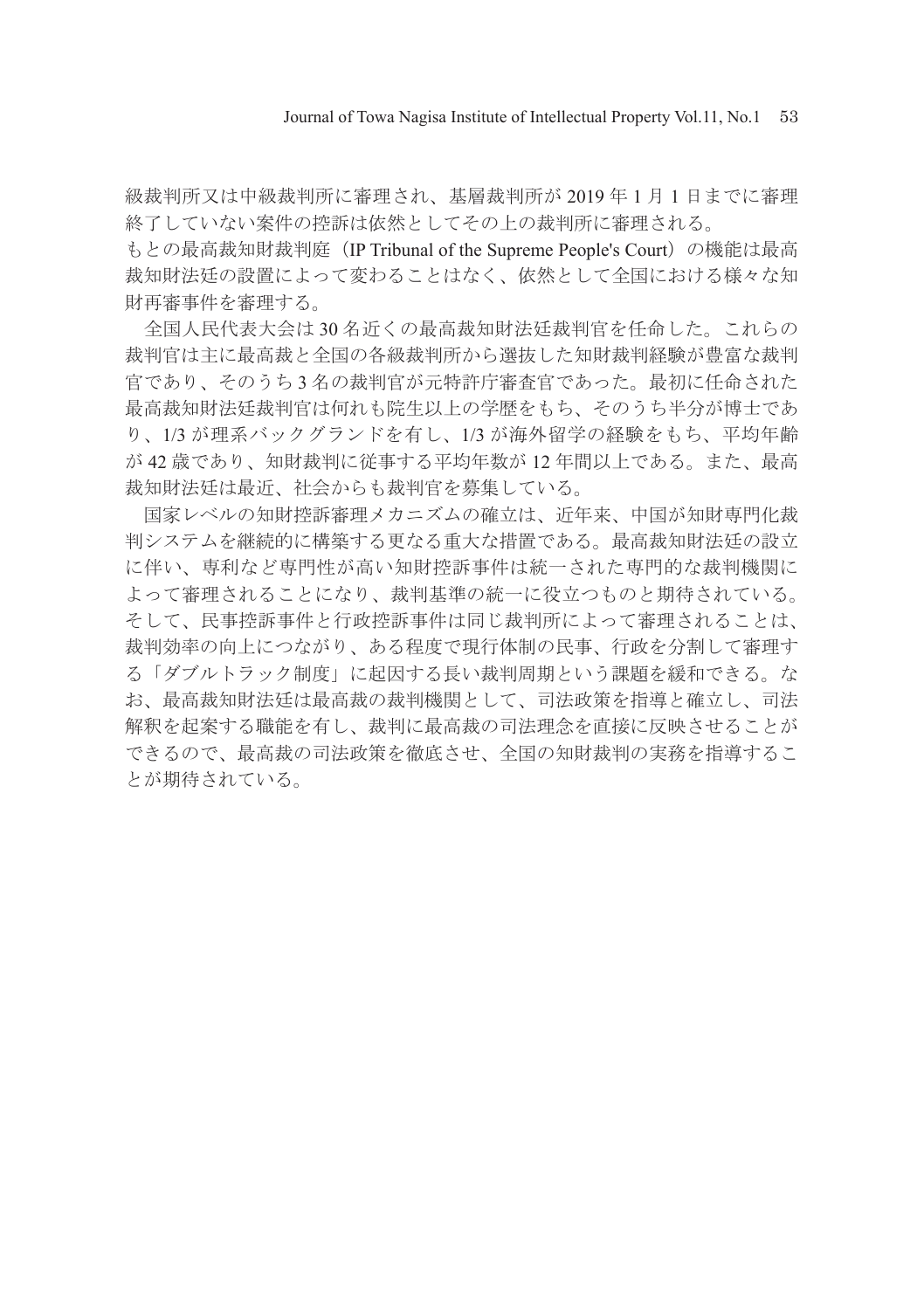## < **China** >

## **China Founded the Intellectual Property Court of the Supreme People's Court**

## Ho LLP

Patent Attorney, Attorney-at-Law

## **Ke Ke**

China founded the Intellectual Property Court of the Supreme People's Court at the end of December 2018. This court started to judge appealed IP cases that need high speciality about patent since 1 January 2019.

 The IP Court tries the following types of cases : (1) appealed civil cases about the patent of invention or utility model, new plant variety, integrated circuit design, technical secrets, computer software and monopoly, (2) appealed administrative cases about all the patent, new plant variety, grant and confirmation of integrated circuit design, (3) appealed administrative cases about the patent of invention, utility model and design, new plant variety, integrated circuit design, technical secrets, computer software and administrative penal to monopoly.<sup>1</sup> China adopts a two-trial system. So the IP Court's judgement and award mean the final judgment.

 With the foundation of the IP Court, the Basic People's Court that receives the first trial of civil cases on the patent, technical secrets, computer software and monopoly and administrative cases does not receive above cases. This means that the first trial about the above cases is judged by each Intermediate People's Court or higher court than it.

 The IP Court is given the function of court about parts of appealed IP cases on each High and Intermediate People's Court. Each High and Intermediate Court do not try the cases judged by the IP Court, and they judge the appealed IP cases other than above,<sup>2</sup> for example, an appealed civil case of the design patent. However, the appeal about above IP cases before 1 January 2019 is tried by each court, and the appeal of the on-going trial on 1 January 2019 by the Basic People's Court is tried by the higher court.

While the IP Court starts to work, the IP Tribunal of the Supreme People's Court holds

<sup>1</sup> The Supreme Court also tries the following cases : important and complex first civil trial and administrative affairs ; retrial about enforced judgement of the first trial, award, mediation ; and disputes about jurisdiction of the first trial, reconsideration of penalty and detention. These three cases are not frequent and important, so these are not the main trial.

<sup>2</sup> Because the Basic People's Court does not handle the first trial of civil or administrative cases of patent, technical secrets, computer software and monopoly, the Intermediate Court do not try the appealed cases of these areas.